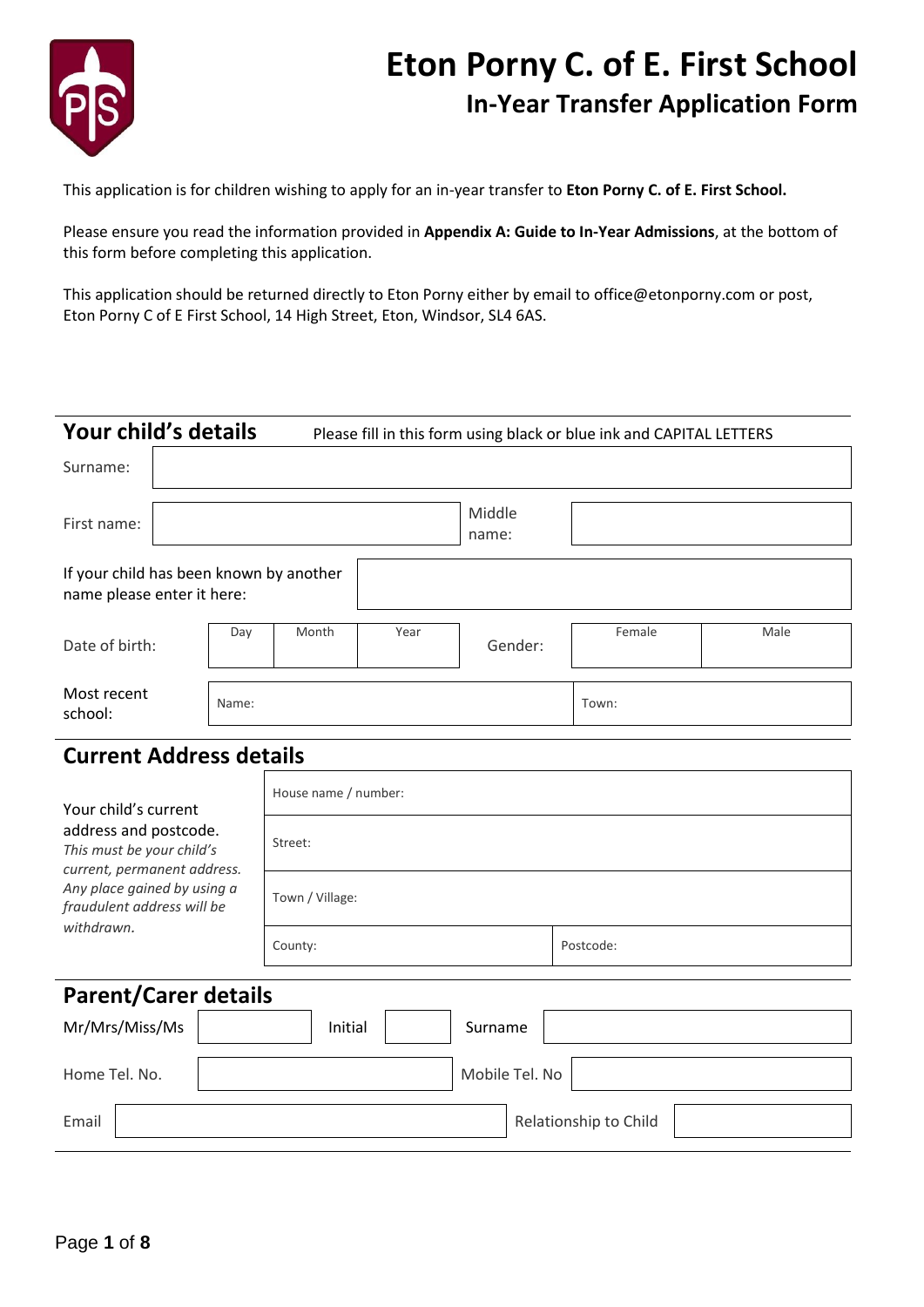| <b>Additional details</b>                                                                                                          | Please tick the appropriate box below for each question |      |     |  |
|------------------------------------------------------------------------------------------------------------------------------------|---------------------------------------------------------|------|-----|--|
| Does your child have a statement of special educational needs?<br>(If yes, please contact the RBWM SEN Department on 01628 796779) |                                                         | Yes  | No. |  |
| Is your child in the care of the Local Authority?<br>(If yes, please attach documentary evidence)                                  |                                                         | Yes  | No. |  |
| Has your child been absent for a total of more than 4 weeks in the last year?                                                      |                                                         | Yes* | No  |  |
| Has your child ever been given a fixed term exclusion from a school?                                                               |                                                         | Yes* | No  |  |
| Has your child ever been permanently excluded from a school?                                                                       |                                                         | Yes* | No  |  |
| Have you had contact with an Education Welfare Officer or Social Services?                                                         |                                                         | Yes* | No  |  |

*\* If you have ticked 'Yes' for any of the above, please provide details (i.e. dates and reasons for exclusions / absences and contact details of EWO's/Social Workers) here:*

*Use and attach a separate sheet if required*

# **Transfer Details**

| When are you looking to transfer your child? (ASAP or Date)                                                                                                     |                                                                                                                                                                        |  |  |               |  |    |  |  |
|-----------------------------------------------------------------------------------------------------------------------------------------------------------------|------------------------------------------------------------------------------------------------------------------------------------------------------------------------|--|--|---------------|--|----|--|--|
| Are you transferring schools due to a change of address? (If yes, please provide<br>Yes<br>No<br>details of your new address and your approximate move in date) |                                                                                                                                                                        |  |  |               |  |    |  |  |
|                                                                                                                                                                 | Are you requesting to transfer schools but not moving address? (If yes, please<br>Yes<br>No<br>state your reasons for transferring schools below)                      |  |  |               |  |    |  |  |
|                                                                                                                                                                 | If you are a Service/Crown Servant family due to move into the area please tick here.<br>(Please provide evidence of posting)                                          |  |  |               |  |    |  |  |
| details below:                                                                                                                                                  | Does your child have a sibling (brother or sister – this includes half, adopted, or<br>foster sibling) attending the school currently? If you tick yes, please provide |  |  | Yes           |  | No |  |  |
|                                                                                                                                                                 | Name                                                                                                                                                                   |  |  | Date of Birth |  |    |  |  |
| Sibling/s                                                                                                                                                       |                                                                                                                                                                        |  |  |               |  |    |  |  |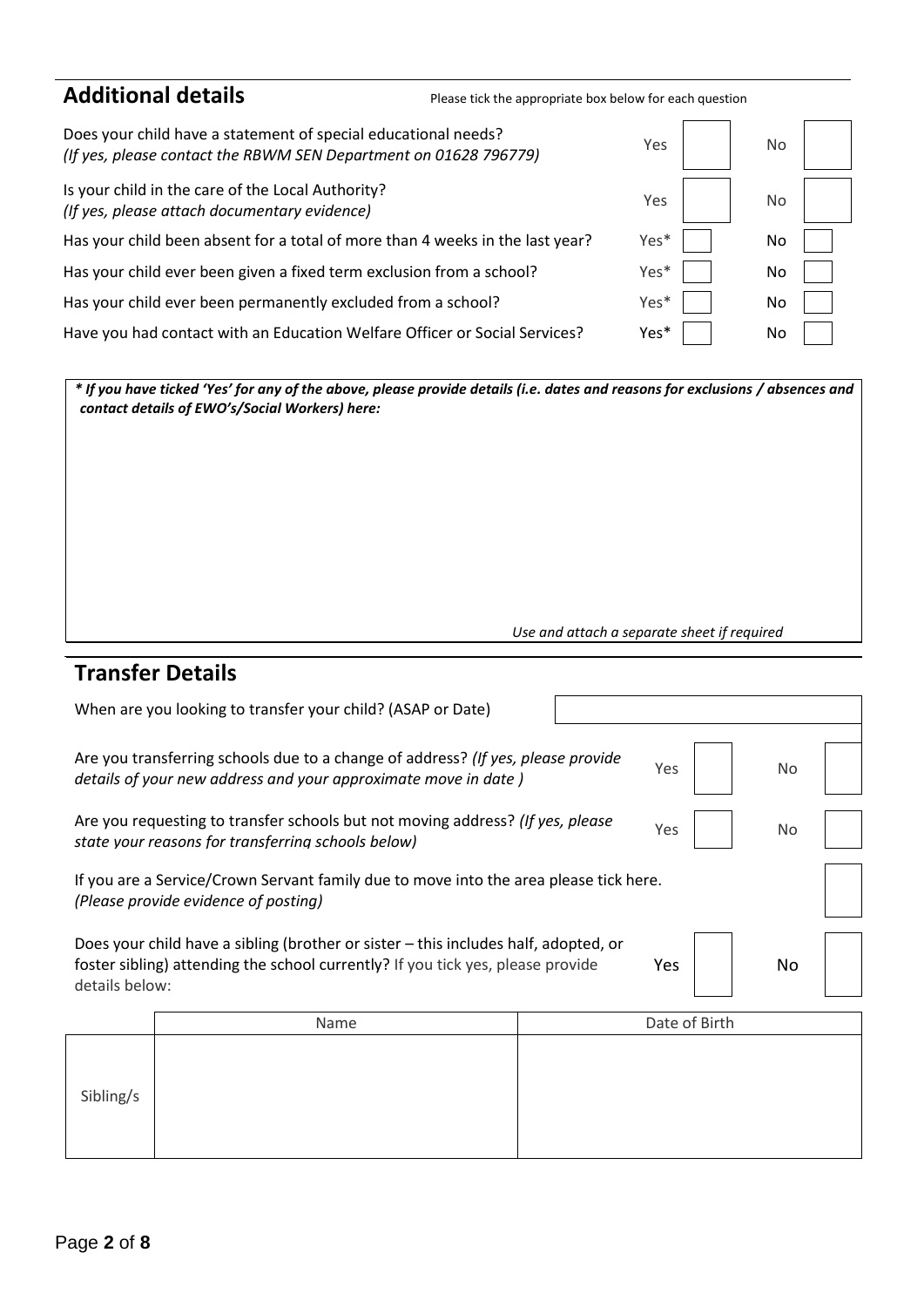**Please use the box below to note down your reasons for requesting an in-year transfer along with the reasons why you are applying for this school. Use this space to list any previous addresses and the dates of any planned move.** 

# **Head teacher's Signature**

child's current Head teacher and get this section signed by them. Forms will be returned if a signature is not **If you are transferring from one RBWM to another RBWM school you must discuss the transfer with your provided.**

| Head teacher's signature: |       |  |
|---------------------------|-------|--|
|                           |       |  |
| Print Name:               | Date: |  |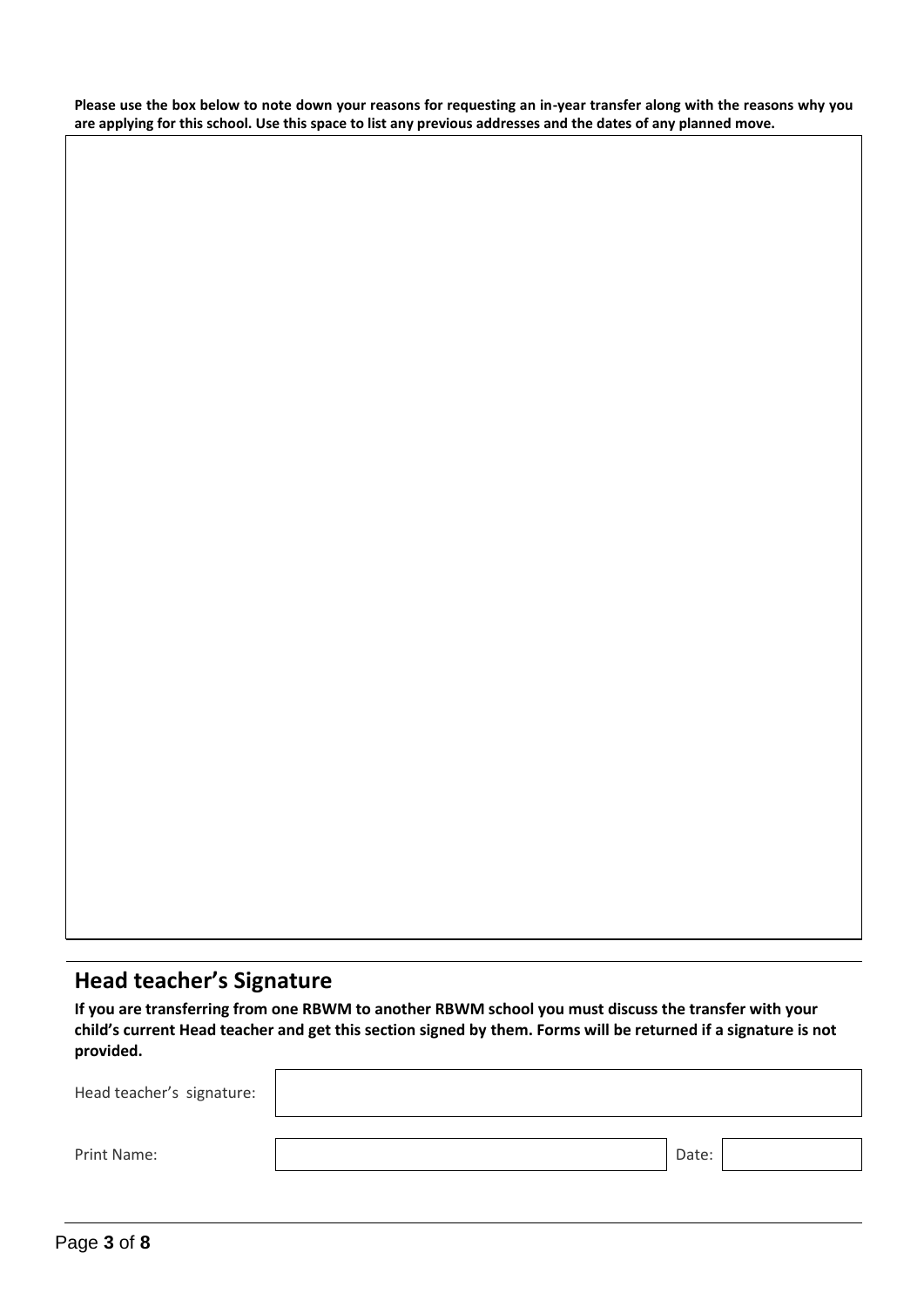# **Declaration**

- I declare that I have read and understood **Appendix A: A Guide to In-Year Admissions**
- I declare that all the information I have given on this form is correct.
- I understand that if I deliberately give false information, I must expect that any offer of a school place will be withdrawn.

Data Protection Act 1998 – The personal information collected on this form will held by Eton Porny for the administration of school admissions. This information will only be used for the purposes of applying the relevant admissions policy. RBWM may also use this data in connection with the prevention or detection of other fraud or crime.

The School is entitled to request further information to verify the details given on this form are correct.

| I enclose:<br>Forms will be                | a) | Proof of your address; i.e. recent utility bill, council tax statement, signed tenancy<br>agreement (if I have never supplied proof previously to this school)<br>Evidence that I have completed the sale, or ceased rental, of my previous property<br>(if I have moved address and my previous address was within commutable distance<br>of this school) |       |      |  |  |
|--------------------------------------------|----|------------------------------------------------------------------------------------------------------------------------------------------------------------------------------------------------------------------------------------------------------------------------------------------------------------------------------------------------------------|-------|------|--|--|
| returned if<br>evidence is not<br>provided | b) |                                                                                                                                                                                                                                                                                                                                                            |       |      |  |  |
| Your signature:                            |    |                                                                                                                                                                                                                                                                                                                                                            |       |      |  |  |
| Your full name:                            |    |                                                                                                                                                                                                                                                                                                                                                            |       |      |  |  |
| Date:                                      |    | Day                                                                                                                                                                                                                                                                                                                                                        | Month | Year |  |  |
|                                            |    |                                                                                                                                                                                                                                                                                                                                                            |       |      |  |  |

We advise that you keep a copy of the application form for your own reference.

If you require any assistance with completing this form please contact us directly on 01753 861995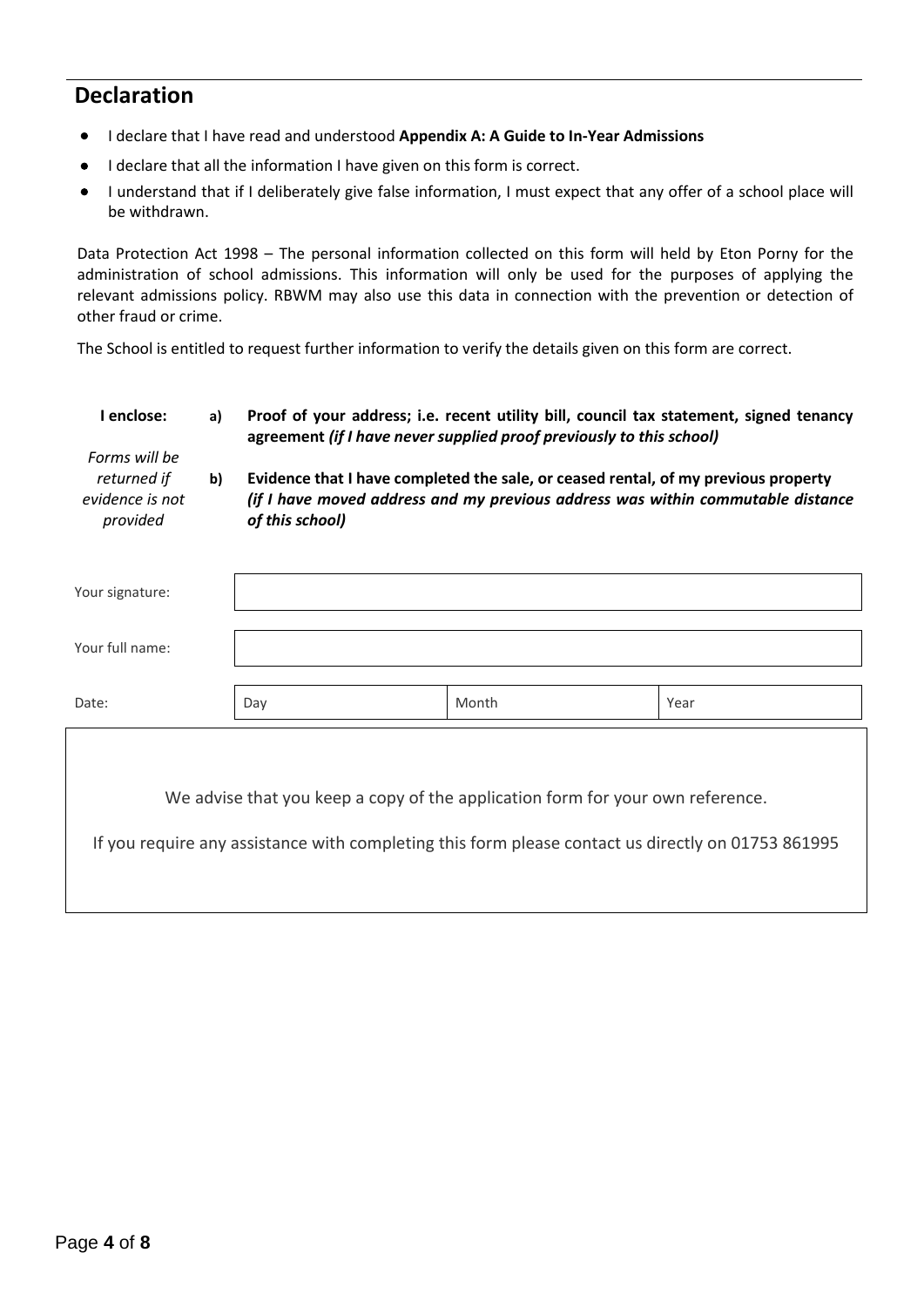### **APPENDIX A: A Guide to In-Year Transfer Applications**

#### **What is an in-year admission?**

An in-year admission is where a child is seeking entry into an existing year group at a school.

This differs from a normal phase admission, which is when a pupil wishes to transfer into a school at the first point of entry, for example an application to join a Secondary school at the beginning of Year 7 or a First/Primary school at the beginning of Reception.

Parents will make an in-year transfer application in order to apply for their preferred schools.

The reasons why an in-year transfer may be required include:

- Applicants who have moved into the area and do not currently have a school place for their child.
- Applicants who have moved within the area and wish to transfer their children to a closer school.
- Applicants who have a desire to transfer their child from their current school to another preferred school. This could be because they are unhappy with their child's current school, they can no longer pay for private education, or have any other reason why an alternative school is preferable.

#### **When should I apply for an in-year transfer?**

Applications for an in-year transfer should be made no earlier than one term prior to hopeful entry. This is based on a modern 6-term school year. Although places are available as soon as your allocated school are able to organise admission, the latest date your child can start at an allocated school is at the start of the following academic term.

Most transfers received throughout the year are for children to transfer as soon as possible.

However, where a place is not required within the next term then you should delay making your application until one term prior to hopeful entry. This is most common when families are considering moving their child for the start of the next academic year. Applications for entry in September should be made around the half term break in May.

#### **The Application Process**

The application will ask you to provide some basic information, such as:

- Name
- Date of birth
- Address
- Contact details
- Previous school
- Reason for transfer
- Details of any specific educational difficulties; e.g. special educational needs, missed education, exclusions, support from any external agencies or services.

The application form should not seek any personal information about parents or family members; for example details of financial status, medical conditions, disabilities, or first languages.

#### **Supporting Documentation**

**First Time Applicants:** If you have not applied for a school place through the authority before then you must provide your child's short birth certificate.

**New Address:** If you are applying because you have moved address, either into or within the Borough, then you must provide proof of your new address. This could be a copy of an up-to-date Council Tax statement, TV license, gas or electricity bill, or a rental agreement. If your previous address was within commutable distance then you will also need to provide evidence that you no longer retain your old property. We would accept either a copy of a signed termination of rental agreement or proof of sale.

**Moving From Overseas:** If you are moving from overseas then you must provide evidence that you are entitled to remain in the UK. We would accept a copy of yours and your child's Visa.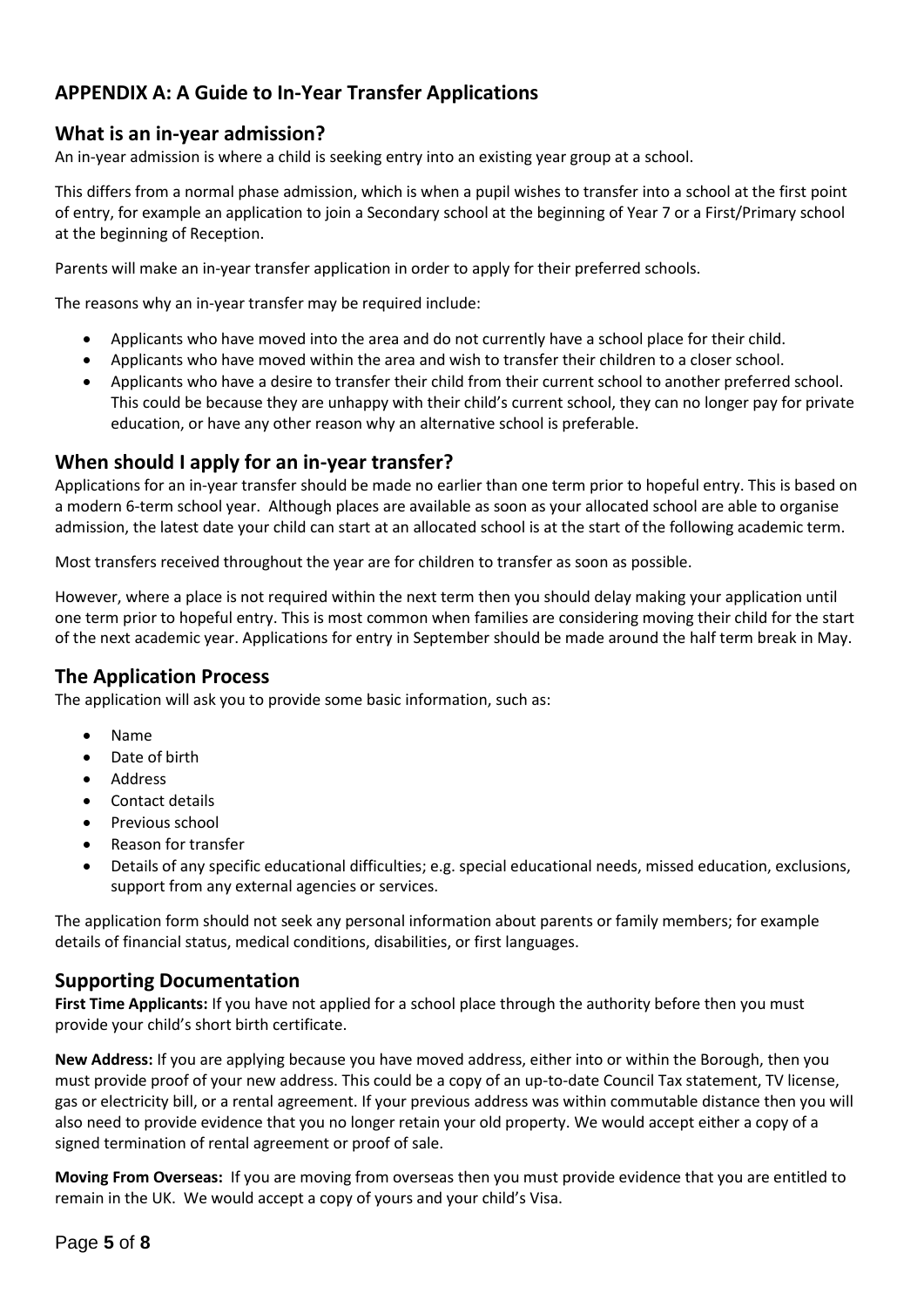### **The Allocation Process**

When processing an in-year application, the school will make a decision as to whether they are able to offer your child a place. If Eton Porny has vacancies, then a place should be offered to any applicant. Once Eton Porny has reached its admission number in the relevant year group then the school is full. If Eton Porny is full, then they will not be able to offer your child a place at the school.

A school with vacancies may not refuse entry to a child solely because:

- They have applied later than other applicants;
- They are not of the faith of the school;
- They followed a different curriculum at their previous school;
- Information has not been received from their previous school; or
- They have missed entrance tests for selective places.

A school with vacancies may only refuse entry to a child on the following grounds:

- They have not passed the relevant entrance tests for selective places;
- A child has been permanently excluded from a school twice, the last of which must have been within the last 2 years
- A child exhibits challenging behaviour and the school has a particularly high proportion of children with challenging behaviour or previously excluded children (in this case an application must be referred to the Local Authority for consideration under the Fair Access Protocol). This is explained later in this guide.

Unless one of these grounds has been met, or Eton Porny is full in the relevant year group, then your child should not be refused a place at the school.

#### **What happens if my application for a place is successful?**

If your application is successful, then you will receive an offer letter with 15 school days from Eton Porny advising of how admissions will then proceed. You may also be asked to respond to accept the offer of a school place.

If you have applied to several schools it is possible that you may end up with multiple offers. It is your duty to respond to these offers, whether you wish to accept or decline, promptly. Not responding to an offer may restrict a school from offering a place to another pupil who requires the place. If you do not respond within the timeframe requested in your offer letter then the offer is likely to be withdrawn.

Admission will normally be deferred until the start of the next term to minimise disruption to both the child's education and that of other children.

Admissions mid-term will normally only be considered for:

- Applicants that are moving house and unable to continue at their previous school
- Applicants unable to take the place up due to extenuating circumstances such as ill health
- Applicants considered under the Fair Access Protocol

#### **What happens if my application for a place is unsuccessful?**

If a place cannot be offered at Eton Porny then they will write to you to inform you of this with 15 days. The letter must provide an explanation as to why they have been unable to offer you a place.

#### **Appealing against the decision**

You have the right to appeal to an independent appeals panel against the decision not to offer your child a place at a particular school. The letter you receive will inform you of your right of appeal and who you should contact to set up an appeal. You may only appeal once every academic year for each school you have not successfully gained a place at. Repeat appeals will only be considered in the same academic year if there is a significant change in circumstances. A new application would have to be made.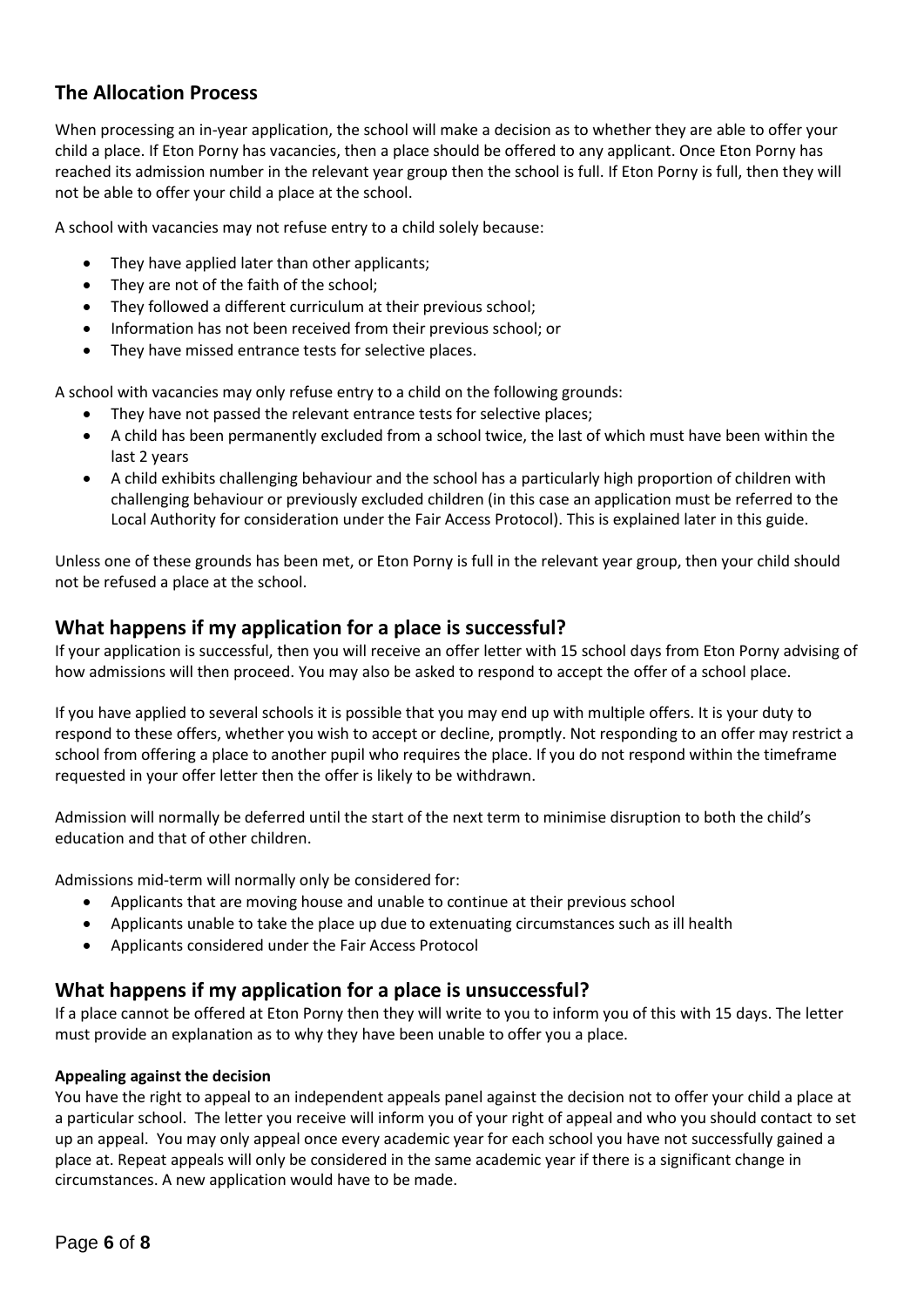#### **Waiting Lists**

If your child has not gained a place at Eton Porny, then you have the right to be placed on the relevant waiting list. Your place on a waiting list will be determined by applying the over-subscription criteria for Eton Porny as published in the RBWM admission arrangements which can be found here: www.rbwm.gov.uk

Should a place become available at Eton Porny, and your child is top of relevant the waiting list, then you will be contacted and offered the place. You must then decide whether you wish to accept the place or not as you may feel your child has settled into their current school and no longer wish to transfer.

#### **No School Place**

If you are without a school place and have not been successfully allocated a place at any of the schools to which you have applied then you should contact the RBWM Admissions Team who will review your details and advise you further. If your child is of compulsory school age then you will have to consider either applying for a mainstream school which has vacancies, home educating your child or enrolling in private education. If there are no mainstream schools with vacancies within an appropriate distance then your application will be referred under the Fair Access Protocol. A full explanation of this is provided later in this guide.

#### **Home to School Transport**

You may qualify for assistance with home to school transport under one of the following grounds.

1) Distance - if your child is under eight years of age and has to travel more than two miles to attend their nearest qualifying school; or your child is over eight years of age and has to travel more than three miles to attend their nearest qualifying school.

2) Low income - if you are on a low income you would qualify for free home to school transport if your child is aged between 8 and 11 and you are living more than 2 miles away from your nearest qualifying school; or if your child is over 11 and attending one of your nearest 3 schools between 2 and 6 miles or their nearest denominational school between 2 and 15 miles.

Low income families are defined as those:

- Whose child is entitled to free school meals; or
- Whose family is in receipt of the maximum level of Working Tax Credit.

3) Safety of route - if your child cannot reasonably be expected to walk to school, even when accompanied by an adult because of the nature of the route, when your child is attending their nearest qualifying school.

4) Medical condition - if your child's medical condition, disability or mobility difficulty makes it necessary for assistance to be provided, when your child is attending their nearest qualifying school.

5) Transport Appeal - if the authority's Transport Appeals Committee decides that assistance should be provided in recognition of individual extenuating circumstances.

Where the nearest qualifying school is full, transport will be provided only when attending the next nearest school with an available place and living over the statutory distances above. The next nearest school may be one outside of this local authority.

The Royal Borough's full Home to School Transport Policy is available to download from their website, along with the Transport Application Form. If you have any queries, please contact the School Admissions Team on 01628 683870.

#### **Fair Access Protocol and Panel**

The Royal Borough of Windsor and Maidenhead operates a Fair Access Protocol. This Protocol exists to ensure that applications for hard to place children, received outside the normal admissions round, are considered promptly and that places are allocated at suitable schools.

Hard to place children are described in the Fair Access Protocol as including, but not restricted to, the following: